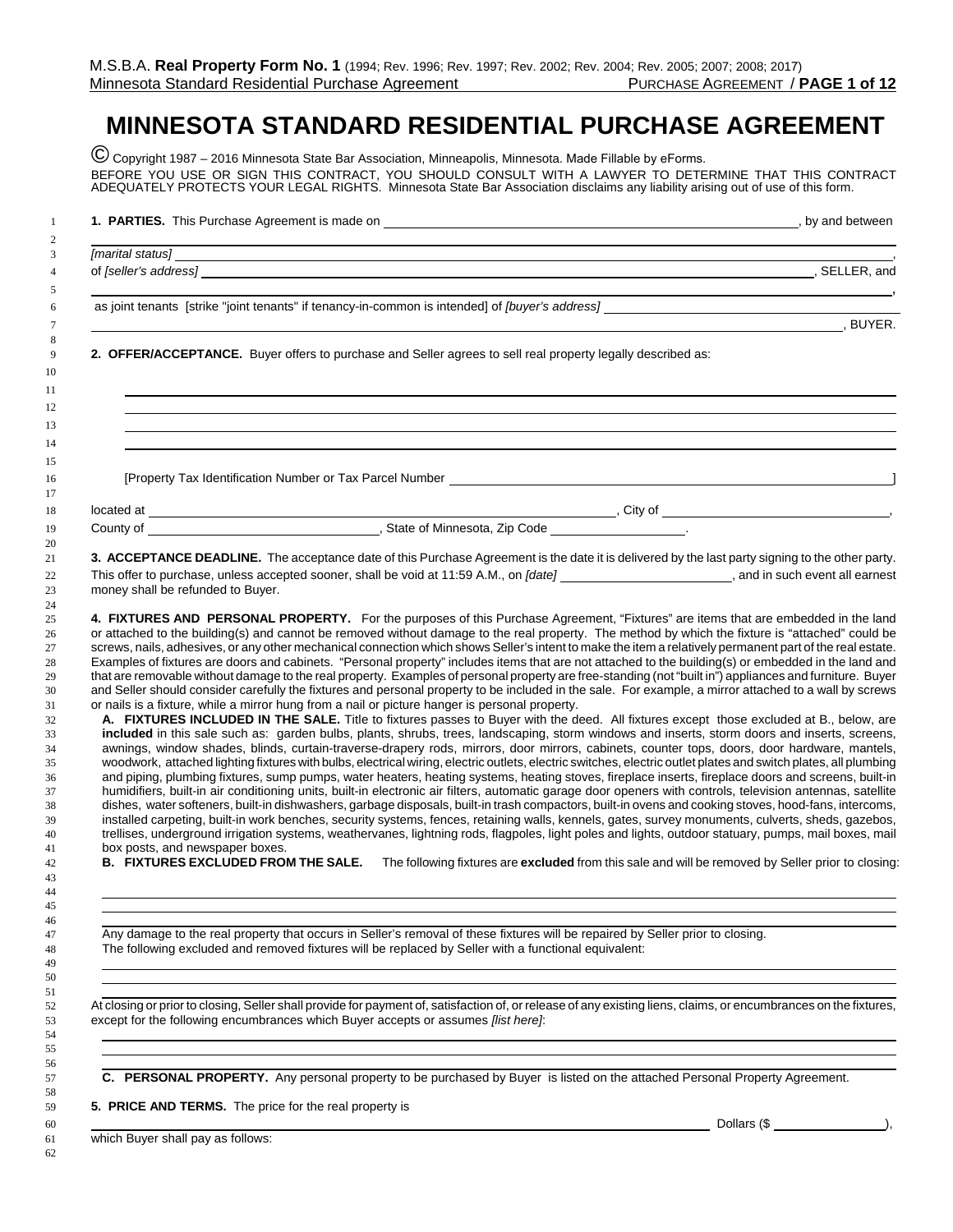$\begin{array}{c} 111 \\ 112 \end{array}$ 

| 63         | Earnest money of \$                                              | by [CASH, CHECK, NOTE - state which]                                                                                                                                                                                                                                                         | payable to                                                                                                                             |
|------------|------------------------------------------------------------------|----------------------------------------------------------------------------------------------------------------------------------------------------------------------------------------------------------------------------------------------------------------------------------------------|----------------------------------------------------------------------------------------------------------------------------------------|
| 64         | [select one:]                                                    |                                                                                                                                                                                                                                                                                              |                                                                                                                                        |
| 65         |                                                                  | Seller, to be deposited and held by Seller (and may be commingled with Seller's other funds) pending closing,                                                                                                                                                                                |                                                                                                                                        |
| 66         |                                                                  | Seller's lawyer, to be deposited and held in the lawyer's trust account pending closing.                                                                                                                                                                                                     |                                                                                                                                        |
| 67         |                                                                  | Seller's broker, to be deposited or held by broker according to the requirements of Minnesota Statutes,                                                                                                                                                                                      |                                                                                                                                        |
| 68         | Other <i>[describe how the earnest money will be held]</i>       |                                                                                                                                                                                                                                                                                              |                                                                                                                                        |
| 69         | receipt of which is hereby acknowledged and \$                   |                                                                                                                                                                                                                                                                                              |                                                                                                                                        |
| 70         | and the balance of \$                                            |                                                                                                                                                                                                                                                                                              | by financing as shown on the <b>attached Financing Addendum</b> .<br>by financing as shown on the <b>attached Financing Addendum</b> . |
| 71         |                                                                  |                                                                                                                                                                                                                                                                                              |                                                                                                                                        |
| 72         | 6. DEED / MARKETABLE TITLE.                                      |                                                                                                                                                                                                                                                                                              |                                                                                                                                        |
| 73         | A. Upon performance by Buyer, Seller shall execute and deliver a |                                                                                                                                                                                                                                                                                              | <b>Warranty Deed, joined in by spouse, if any,</b>                                                                                     |
| 74         |                                                                  | conveying good and marketable title of record, subject to the following Title Exceptions:                                                                                                                                                                                                    |                                                                                                                                        |
| 75         | (1)                                                              | Building and zoning laws, ordinances, state and federal regulations; and                                                                                                                                                                                                                     |                                                                                                                                        |
| 76         | (2)                                                              | The lien of real property taxes and the lien of special assessments and interest due thereon, if any, payable in the year of closing which by                                                                                                                                                |                                                                                                                                        |
| 77         |                                                                  | the terms of this Purchase Agreement are to be paid or assumed by Buyer.                                                                                                                                                                                                                     |                                                                                                                                        |
| 78         |                                                                  |                                                                                                                                                                                                                                                                                              |                                                                                                                                        |
| 79         |                                                                  | B. Seller proposes to Buyer that Seller's good and marketable title will be delivered to Buyer at closing subject to the following title issues:                                                                                                                                             |                                                                                                                                        |
| 80         |                                                                  |                                                                                                                                                                                                                                                                                              |                                                                                                                                        |
| 81         | [Check (1), if applicable:]                                      |                                                                                                                                                                                                                                                                                              |                                                                                                                                        |
| 82         | (1)                                                              | Encumbrances, easements, covenants, conditions, restrictions, a declaration (without an association), and reservation of mineral rights                                                                                                                                                      |                                                                                                                                        |
| 83         |                                                                  | by the State of Minnesota, as disclosed in M.S.B.A. Real Property Form No. 19, ADDENDUM TO PURCHASE AGREEMENT: TITLE                                                                                                                                                                         |                                                                                                                                        |
| 84         |                                                                  | <b>ISSUES</b> (2005), attached as a part of this Purchase Agreement.                                                                                                                                                                                                                         |                                                                                                                                        |
| 85         | [Check (2), if applicable:]                                      |                                                                                                                                                                                                                                                                                              |                                                                                                                                        |
| 86         | (2)                                                              | A Declaration of covenants, conditions, and restrictions with an association in a planned community, condominium, or other common                                                                                                                                                            |                                                                                                                                        |
| 87         |                                                                  | interest ownership community, as disclosed in M.S.B.A. Real Property Form No. 12, ADDENDUM TO PURCHASE AGREEMENT :                                                                                                                                                                           |                                                                                                                                        |
| 88         |                                                                  | <b>COMMON INTEREST COMMUNITY</b> attached as a part of this Purchase Agreement.                                                                                                                                                                                                              |                                                                                                                                        |
| 89         |                                                                  |                                                                                                                                                                                                                                                                                              |                                                                                                                                        |
| 90         | [Check (3), if applicable:                                       |                                                                                                                                                                                                                                                                                              |                                                                                                                                        |
| 91         | (3)                                                              | The rights of tenants or other parties in possession, as disclosed in M.S.B.A. Real Property Form No. 20, ADDENDUM TO PURCHASE                                                                                                                                                               |                                                                                                                                        |
| 92         |                                                                  | AGREEMENT: TENANTS AND PARTIES IN POSSESSION (2005) attached as a part of this Purchase Agreement.                                                                                                                                                                                           |                                                                                                                                        |
| 93         |                                                                  |                                                                                                                                                                                                                                                                                              |                                                                                                                                        |
| 94         |                                                                  | Although Seller has disclosed these title issues and Buyer has indicated a general willingness to take title subject to these title issues,                                                                                                                                                  |                                                                                                                                        |
| 95         |                                                                  | these title issues are subject to the other provisions of the Purchase Agreement and to an examination of title based upon the Minnesota                                                                                                                                                     |                                                                                                                                        |
| 96         | Title Standards and upon Minnesota law.                          |                                                                                                                                                                                                                                                                                              |                                                                                                                                        |
| 97         |                                                                  | Buyer also reserves the right to evaluate these title issues in the light of Buyer's intended use and enjoyment of the property. Buyer shall have                                                                                                                                            |                                                                                                                                        |
| 98         |                                                                  | until the end of the period for stating Title Objections under Paragraph 14., of this Purchase Agreement to make the evaluation and determine if                                                                                                                                             |                                                                                                                                        |
| 99<br>100  |                                                                  | these title issues will affect Buyer's intended use and enjoyment of the property. Except for matters disclosed under B.(2), above, and governed                                                                                                                                             |                                                                                                                                        |
| 101        |                                                                  | by the statutory remedies referenced in M.S.B.A. Real Property Form No. 12, ADDENDUM TO PURCHASE AGREEMENT: COMMON INTEREST                                                                                                                                                                  |                                                                                                                                        |
|            |                                                                  | <b>COMMUNITY</b> , if Buyer, in Buyer's sole discretion, determines that these title issues will adversely affect Buyer's intended use and enjoyment of                                                                                                                                      |                                                                                                                                        |
| 102<br>103 |                                                                  | the property, Buyer may declare this Purchase Agreement void by notice to Seller, neither party shall be liable for damages hereunder to the other,                                                                                                                                          |                                                                                                                                        |
| 104        |                                                                  | and earnest money shall be refunded to Buyer. If the period for stating Title Objections under Paragraph 14., passes without Buyer's declaring                                                                                                                                               |                                                                                                                                        |
| 105        |                                                                  | that these title issues will adversely affect Buyer's intended use and enjoyment of the property, then, subject to Seller's covenant to deliver a good                                                                                                                                       |                                                                                                                                        |
| 106        |                                                                  | and marketable title of record, Buyer shall take title subject to these title issues. [Seller should consider full disclosure of all title issues to Buyer                                                                                                                                   |                                                                                                                                        |
| 107        |                                                                  | in this Purchase Agreement or in addenda to this Purchase Agreement. Full disclosure as to the substance of title issues allows Buyer an early                                                                                                                                               |                                                                                                                                        |
| 108        |                                                                  | opportunity to ensure that this is the right property for Buyer and to measure the impact on the Buyer's intended use or potential enjoyment of the                                                                                                                                          |                                                                                                                                        |
| 109        |                                                                  | property. In other words, Buyer's consent to take title subject to the existence of title issues must be a fully informed consent. If Buyer is fully                                                                                                                                         |                                                                                                                                        |
| 110        |                                                                  | informed early, it is less likely that Buyer will elect to void the Agreement.]                                                                                                                                                                                                              |                                                                                                                                        |
| 111        |                                                                  |                                                                                                                                                                                                                                                                                              |                                                                                                                                        |
| 112        | 7. REAL ESTATE TAXES AND SPECIAL ASSESSMENTS.                    |                                                                                                                                                                                                                                                                                              |                                                                                                                                        |
| 113        |                                                                  | A. Prior Years' Delinquent Real Estate Taxes and Delinquent Special Assessments. Delinquent real estate taxes payable in years prior to the                                                                                                                                                  |                                                                                                                                        |
| 114        |                                                                  | year of closing and delinquent installments of special assessments certified for collection with real estate taxes payable in years prior to the year                                                                                                                                        |                                                                                                                                        |
| 115        |                                                                  | of closing, together with penalty, interest and costs, shall be paid by Seller not later than the actual date of closing.                                                                                                                                                                    |                                                                                                                                        |
| 116        |                                                                  |                                                                                                                                                                                                                                                                                              |                                                                                                                                        |
| 117        |                                                                  | <b>B. Real Estate Taxes Payable in the Year of Closing.</b> Real estate taxes payable in the year of closing shall [select from (1) or (2):]                                                                                                                                                 |                                                                                                                                        |
| 118        | (1)                                                              | Be prorated between Seller and Buyer [select (a) or (b)].                                                                                                                                                                                                                                    |                                                                                                                                        |
| 119        |                                                                  | (a) On a calendar year basis to the actual date of closing;                                                                                                                                                                                                                                  |                                                                                                                                        |
| 120        |                                                                  | (b) As follows: Seller %; Buyer %;                                                                                                                                                                                                                                                           |                                                                                                                                        |
| 121        |                                                                  | adjusted between Seller and Buyer at closing, and paid to the county at closing if then due and Buyer shall assume installments not                                                                                                                                                          |                                                                                                                                        |
| 122        | paid at closing.                                                 |                                                                                                                                                                                                                                                                                              |                                                                                                                                        |
| 123        | (2)                                                              | Not be prorated and the entire year's taxes shall be [select (a) or (b)].                                                                                                                                                                                                                    |                                                                                                                                        |
| 124        |                                                                  | (a) Paid by Seller when due, but not later than closing,                                                                                                                                                                                                                                     |                                                                                                                                        |
| 125        |                                                                  | (b) Assumed by Buyer, to be paid when due and not later than closing if due prior to closing, and Buyer shall reimburse                                                                                                                                                                      |                                                                                                                                        |
| 126        |                                                                  | Seller at closing for any installments paid by Seller prior to closing.                                                                                                                                                                                                                      |                                                                                                                                        |
| 127        |                                                                  | Seller shall pay penalty, interest and costs on any delinquent installment of taxes and special assessments payable in the year of closing. If                                                                                                                                               |                                                                                                                                        |
| 128        |                                                                  | closing is delayed to a later year, real estate taxes payable in the year of closing shall be prorated between Seller and Buyer on a calendar year                                                                                                                                           |                                                                                                                                        |
| 129        | basis to the actual date of closing.                             |                                                                                                                                                                                                                                                                                              |                                                                                                                                        |
| 130        |                                                                  |                                                                                                                                                                                                                                                                                              |                                                                                                                                        |
| 131        |                                                                  | C. Tax Statements. If tax statements for taxes payable in the year of closing are not available on the Date of Closing, the amount to be used for<br>closing purposes shall be <u>30%</u> of the prior year's taxes, and such amount shall be [select one] FULL AND FINAL BETWEEN SELLER AND |                                                                                                                                        |
| 132<br>133 |                                                                  | BUYER   ADJUSTED UPON RECEIPT OF TAX STATEMENTS FOR SUCH YEAR (in which case the party obligated to pay the adjustment                                                                                                                                                                       |                                                                                                                                        |
| 134        |                                                                  | shall pay it to the other party within 30 days of issuance of the tax statements).                                                                                                                                                                                                           |                                                                                                                                        |
|            |                                                                  |                                                                                                                                                                                                                                                                                              |                                                                                                                                        |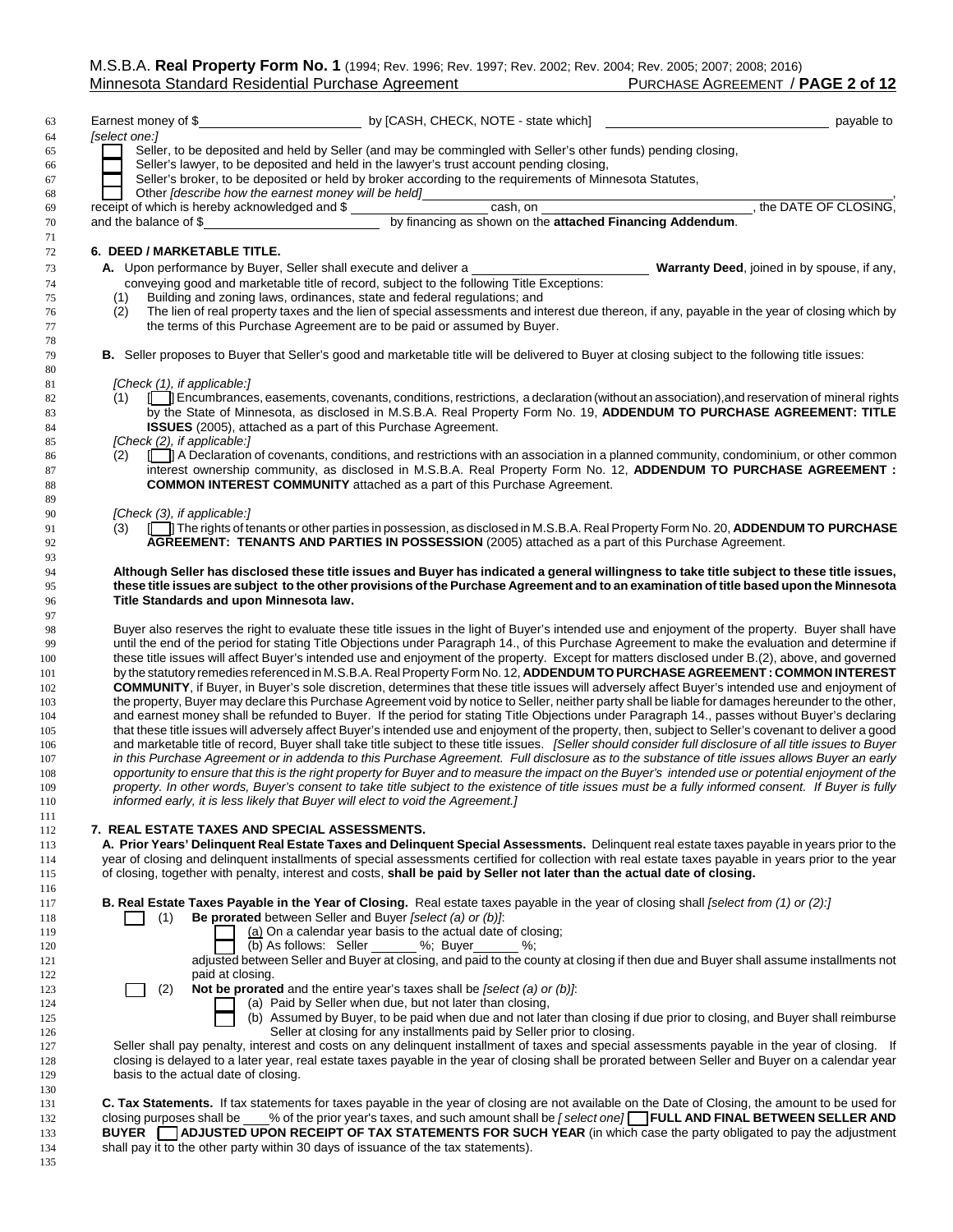**D. Homestead Classification.** Seller represents that, as of the date of this Agreement, the property tax classification is *[ strike one]* **homestead / nonhomestead.** If the property is nonhomestead, Buyer may change the tax classification for taxes payable in the year following closing by taking possession of the real property as Buyer's homestead and filing a new homestead declaration within the time required by law. If the property tax classification in the year of closing is not homestead, Seller shall pay to Buyer at closing *[select one]*

**141** the difference (on Buyer's portion of the taxes) between the taxes in the actual classification and the taxes that would have been payable under homestead classification.

 If the property tax classification for taxes payable in the year following closing is not homestead and, through no fault of Buyer, the closing takes place after the date by which Buyer must take possession of the real property as Buyer's homestead to file for homestead tax status for taxes payable in such year, Seller shall pay to Buyer at closing *[select one]*

**ILD the difference (on Buyer's portion of the taxes) between the taxes in the actual classification and the taxes that would have been payable** under homestead classification.

 *[If Buyer intends to claim the property as Buyer's homestead, Buyer should file Buyer's homestead declaration as soon as possible after taking possession and occupancy of the property.]*

**E. Deferred Real Estate Taxes.** *[select one:]* **E. If BUYER SELLER** shall pay on date of closing or provide for payment of any deferred real estate taxes (including "Green Acres" taxes under Minnesota Statutes Section 273.111) payment of which is required as a result of the closing of this sale or the recording of the Deed or Contract for Deed. Provision for payment shall be by payment into escrow of 1.5 times the estimated amount of the assessor's reassessment for deferred taxes.

 **F. Valuation Exclusions from Assessed Value.** Seller warrants and represents that the property *[select one:]* **[\_\_] does [\_\_] does not** have 158 an exclusion from estimated market value for certain home improvements pursuant to Minnesota Statutes Section 273.11, Subd. 16 (1997). Such exclusion expires on the sale of the property and will cause the assessed value of the property to increase for property tax purposes. The increase in assessed value will cause the property taxes to increase and might make the property unaffordable for Buyer. If Seller represents that the property does not have an exclusion and an exclusion is discovered prior to closing, Buyer may, at Buyer's option:

(1) Assume payment of the increased property taxes without adjustment to the purchase price of the real property;

(2) Require that the price of the property be reduced by the estimated increase in property taxes over the three calendar years following the year

 of closing (such estimated increase shall be obtained from the county assessor or city assessor); or. (3) Rescind this Agreement, in which case all earnest money shall be refunded to Buyer.

 If the exclusion is not discovered until after closing, Seller shall be liable to Buyer for liquidated damages in the amount that is five times the estimated increase in real estate taxes based on the reassessed value provided that any notice of a claim of breach of warranty must be in writing and must be given by Buyer to Seller within one year of the Date of Closing or be deemed waived. The provisions of this Paragraph F., shall survive the delivery of the Deed or Contract for Deed.

 **G. Certified Special Assessments.** All installments of special assessments certified for payment with the real estate taxes payable in the year of closing shall be *[select one]*:

**ILC Prorated between Seller and Buyer on a calendar year basis to the actual date of closing, adjusted at closing, and unless otherwise provided in this Purchase Agreement, shall be paid at closing** 

| 176 | Paid by Buyer at closing |  |
|-----|--------------------------|--|

- **Paid by Seller at closing**
- **I** Assumed by Buyer.

**H. Pending Special Assessments.** *[select one:]* **BUYER SHALL ASSUME PAYMENT OF <b>SELLER SHALL PROVIDE FOR PAYMENT**  OF special assessments pending as of the date of this Purchase Agreement for improvements that have been ordered by the City Council or other governmental assessing authorities. (Seller's provision for payment shall be by payment into escrow of 1.5 times the estimated amount of the assessments.) As of the date of this Purchase Agreement, Seller represents that Seller has not received a Notice of Hearing of a new public improvement project from any governmental assessing authority, the costs of which project may be assessed against the real property. If a special assessment becomes pending **after** the date of this Purchase Agreement and **before** the Date of Closing, Buyer may, at Buyer's option:

- (1) Assume payment of the pending special assessment without adjustment to the purchase price of the real property; or,
- (2) Require Seller to pay the pending special assessment (or escrow for payment of same as provided above) and Buyer shall pay a commensurate increase in the purchase price of the real property, which increase shall be the same as the estimated amount of the 189 assessment; or,<br>190 (3) Rescind this Age
	- (3) Rescind this Agreement, in which case all earnest money shall be refunded to Buyer.

 **I. Deferred Special Assessments.** *[select one:]* [\_\_] BUYER / [\_\_] SELLER shall pay on date of closing or provide for payment of any deferred special assessments payment of which is required as a result of the closing of this sale or the recording/filing of the Deed or Contract for Deed. Provision for payment shall be by payment into escrow of 1.5 times the estimated amount of the deferred special assessments.

 **J. All Other Levied Special Assessments.** *[select one:]* [\_\_] BUYER SHALL ASSUME PAYMENT OF / [\_\_] SELLER SHALL PAY ON DATE OF CLOSING all other special assessments levied as of the date of this Purchase Agreement, except deferred special assessments (covered at Paragraph 7.I., above).

 **K. Taxes and Special Assessments in the Years Following Closing.** Buyer shall pay real estate taxes payable in the years following closing and special assessments payable therewith, the payment of which is not otherwise provided herein. Seller makes no representation concerning the amount of future real estate taxes or of future special assessments.

 **8. DAMAGES TO REAL PROPERTY.** Until completion of closing and delivery of possession, all risk of loss is on Seller. If the real property is damaged prior to closing, Seller shall give notice to Buyer within 3 business days after such damage has occurred. The notice shall include Seller's proposal for repairing the damage. From the date that Buyer receives Seller's notice, Buyer shall have 3 business days to inspect the real property, and an additional 2 business days to determine if the damages and Seller's proposal for repairs are acceptable to Buyer. If Buyer does not accept Seller's proposals for repairs within the 2 day period, this Agreement is cancelled and the earnest money shall be refunded to Buyer.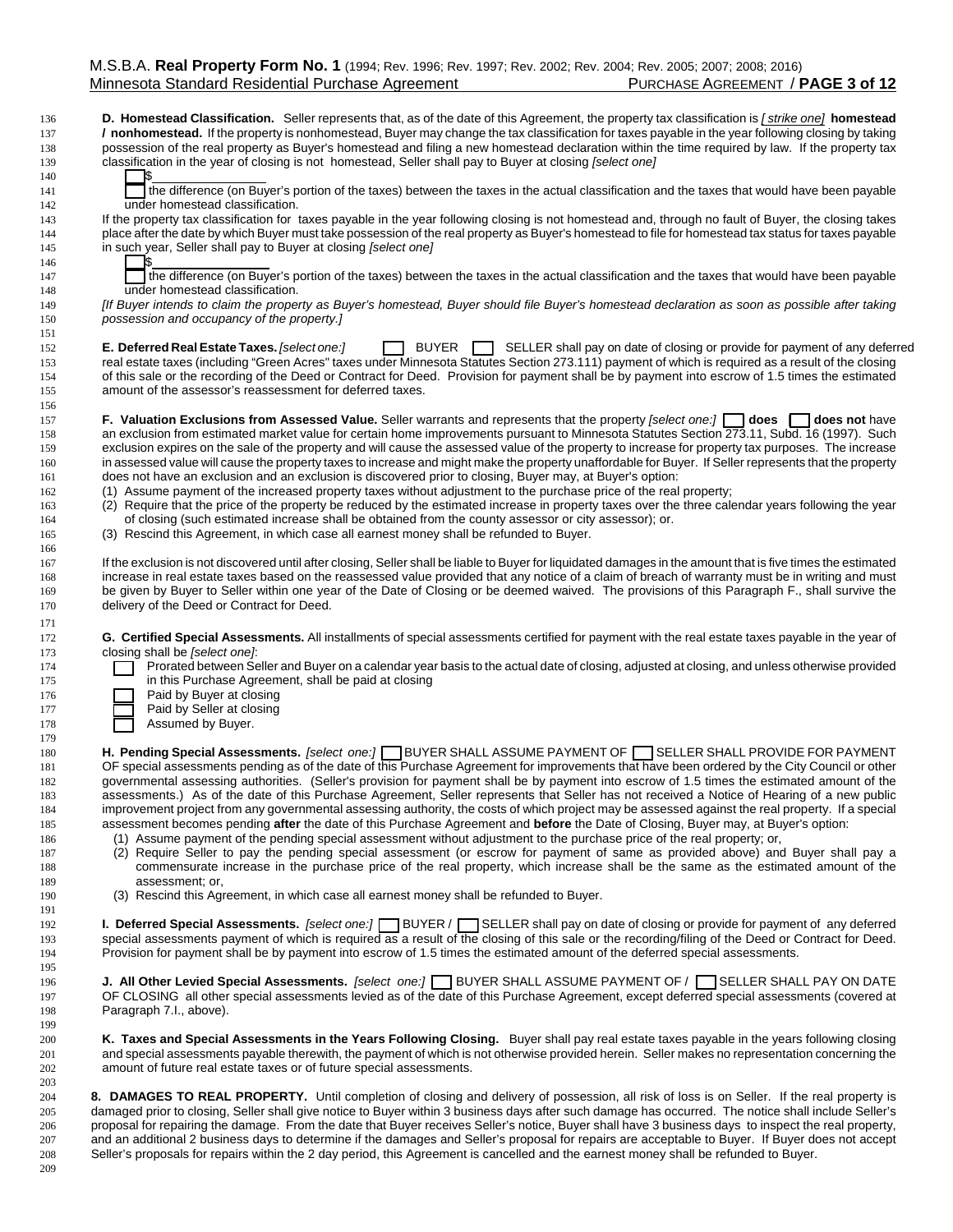**9. SELLER'S BOUNDARY LINE, ACCESS, RESTRICTIONS AND LIEN WARRANTIES.** Seller warrants that buildings, if any, are entirely within the boundary lines of the real property. Seller warrants that there is a right of access to the real property from a public right of way. Seller warrants that there has been no labor or material furnished to the real property for which payment has not been made. Seller warrants that there are no present violations of any restrictions relating to the use or improvement of the real property. Seller warrants that the real property is not subject to a lien for Medical Assistance or other public assistance. These warranties shall survive the delivery of the Deed or Contract for Deed.

### **10. CONDITION OF THE REAL PROPERTY.**

 **A. Statutory Disclosure.** Pursuant to Minnesota Statutes Sections 513.52 - 513.60, Seller must provide a written disclosure [see (1) below], or Buyer must have received an inspection report [see (2) below], or Buyer and Seller may waive the written disclosure requirements [see (3) below].

 Minnesota Statutes Section 513.57, Subd. 2. LIABILITY. A seller who fails to make a disclosure as required by sections 513.52 to 513.60 and was aware of material facts pertaining to the real property is liable to the prospective buyer. A person injured by a violation of this section may bring a civil action and recover damages and receive other equitable relief as determined by the court. An action under this subdivision must be commenced within two years after the date on which the prospective buyer closed the purchase or transfer of the real property.

*[Select only one of these three:]*

 [\_\_] (1) **Seller's Disclosure.** Seller has provided a written disclosure to Buyer*.* A copy of Seller's disclosure is attached Seller shall correct in writing any inaccuracies in the disclosure as soon as reasonably possible before closing.

Minnesota Statutes Section 513.55. GENERAL DISCLOSURE REQUIREMENTS.

Subdivision 1. CONTENTS.

- (a) Before signing an agreement to sell or transfer residential real property, the seller shall make a written disclosure to the prospective buyer. The disclosure must include all material facts of which the seller is aware that could adversely and significantly affect:
- (1) an ordinary buyer's use and enjoyment of the property; or,
- (2) any intended use of the property of which the seller is aware.
- (b) The disclosure must be made in good faith and based upon the best of the seller's knowledge at the time of the disclosure.
- Minnesota Statutes Section 513.58. AMENDMENT TO DISCLOSURE.

 Subdivision 1. NOTICE. A seller must notify the prospective buyer in writing as soon as reasonably possible, but in any event before closing, if the seller learns that the seller's disclosure required by Section 513.55 was inaccurate.

 Subdivision 2. FAILURE TO NOTIFY; LIABILITY. A seller who fails to notify the prospective buyer of any amendments to the initial disclosure required under subdivision 1 is liable to the prospective buyer as provided in Section 513.57.

 [\_\_] (2) **Inspection Report.** Buyer has received an inspection report by a qualified third-party. If a copy of the inspection report is provided to Seller, Seller shall disclose to Buyer material facts known to Seller that contradict any information in the inspection report.

Minnesota Statutes Section 513.56 Subd. 3. INSPECTIONS.

- (a) Except as provided in paragraph (b), a seller is not required to disclose information relating to the real property if a written report that discloses the information has been prepared by a qualified third party and provided to the prospective buyer. For purposes of this paragraph, "qualified third party" means a federal, state, or local governmental agency, or any person whom the seller, or prospective buyer, reasonably believes has the expertise necessary to meet the industry standards of practice for the type of inspection or investigation that has been conducted by the third party in order to prepare the written report.
- (b) A seller shall disclose to the prospective buyer material facts known by the seller that contradict any information included in a written report under paragraph (a) if a copy of the report is provided to the seller.

### **120 [201] (3) Waiver of Disclosure.**

 Minnesota Statutes Section 513.60. WAIVER. The written disclosure required under Sections 513.52 to 513.60 may be waived if the seller and the prospective buyer agree in writing. Waiver of the disclosure required under Sections 513.52 to 513.60 does not waive, limit, or abridge any obligation for seller disclosure created by any other law.

#### **Seller and Buyer waive the written disclosure required under Sections 513.52 to 513.60.**

| --         |                                                                                                                                                                                                                                   |                                                                                                                                                                                                                                                                                |  |
|------------|-----------------------------------------------------------------------------------------------------------------------------------------------------------------------------------------------------------------------------------|--------------------------------------------------------------------------------------------------------------------------------------------------------------------------------------------------------------------------------------------------------------------------------|--|
| 265        | SELLER: _________________________________                                                                                                                                                                                         |                                                                                                                                                                                                                                                                                |  |
| 266        |                                                                                                                                                                                                                                   |                                                                                                                                                                                                                                                                                |  |
| 267        |                                                                                                                                                                                                                                   |                                                                                                                                                                                                                                                                                |  |
| 268        |                                                                                                                                                                                                                                   |                                                                                                                                                                                                                                                                                |  |
| 269        | SELLER:                                                                                                                                                                                                                           | BUYER:<br>the contract of the contract of the contract of the contract of the contract of the contract of the contract of                                                                                                                                                      |  |
| 270        |                                                                                                                                                                                                                                   |                                                                                                                                                                                                                                                                                |  |
| 271<br>272 |                                                                                                                                                                                                                                   | NOTICE REGARDING PREDATORY OFFENDERS: Information about the predatory offender registry and persons registered with the registry<br>may be obtained by contacting the local law enforcement agency or by contacting the Minnesota Department of Corrections at 651-361-7200 or |  |
| 273        | at http://www.doc.state.mn.us                                                                                                                                                                                                     |                                                                                                                                                                                                                                                                                |  |
| 274        | $\frac{1}{2}$ . The state of the state of the state of the state of the state of the state of the state of the state of the state of the state of the state of the state of the state of the state of the state of the state of t |                                                                                                                                                                                                                                                                                |  |
|            |                                                                                                                                                                                                                                   |                                                                                                                                                                                                                                                                                |  |

**B. WELL DISCLOSURE.** *[Check one of the following: ]*

**ILL SELLER CERTIFY SELLER CERTIFY SELLER CERTIFY** Seller certifies that Seller does not know of any wells on the real property and will so certify on the Deed or Contract for Deed delivered at 277 closing.

[\_\_] Wells on the real property are disclosed by Seller on the attached M.S.B.A. Real Property Form No. **21** (2005), **Well Disclosure Statement**.

**C. SEWAGE TREATMENT SYSTEM DISCLOSURE.**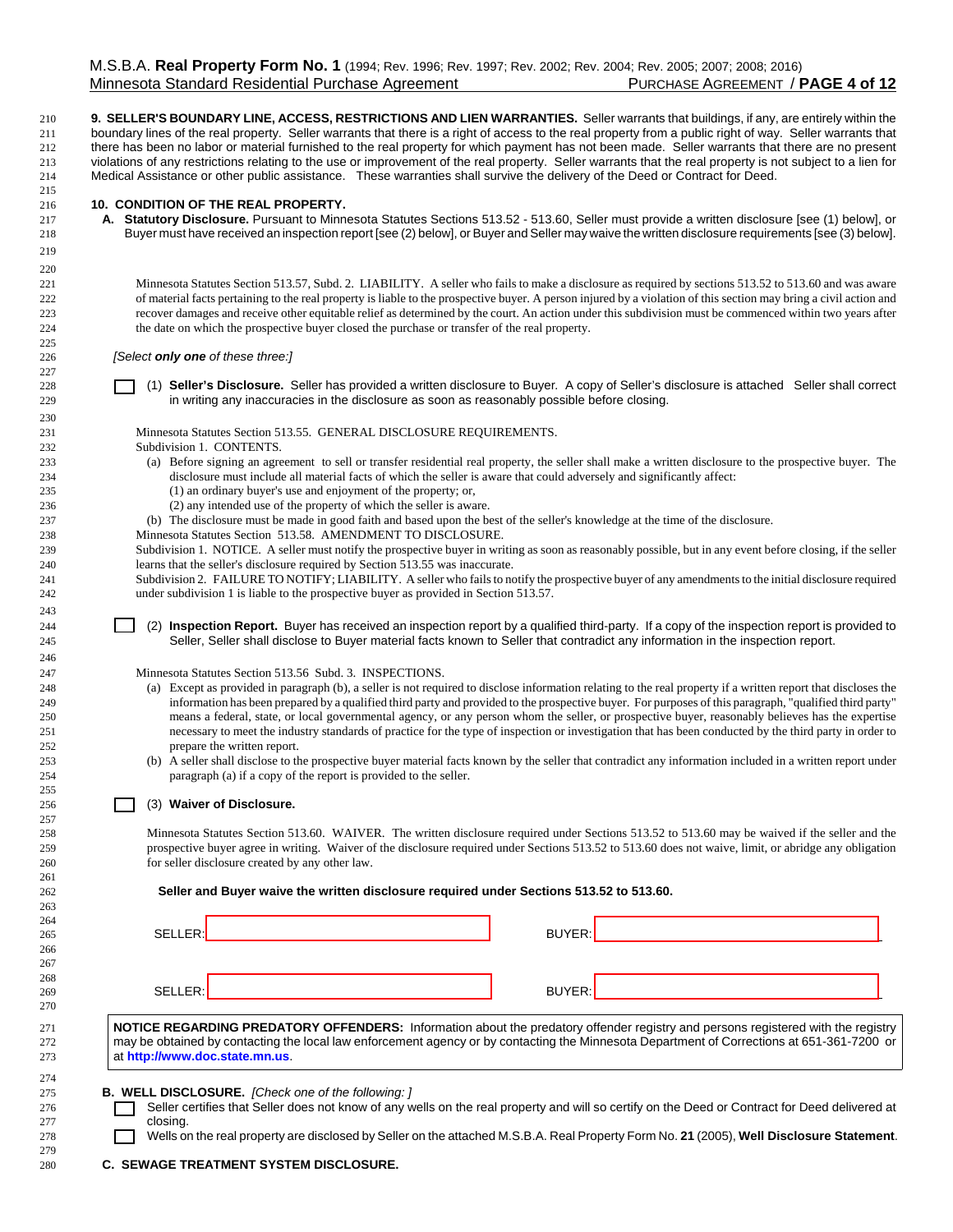## *[Check either (1) or (2): ]*

- **[4]**(1). Seller certifies that sewage generated at the property goes to a facility permitted by the Minnesota Pollution Control Agency (for example, a city or municipal sewer system).
- **[2].** Seller certifies that sewage generated at the property does not go to a facility permitted by the Minnesota Pollution Control Agency and Seller's Disclosure of Individual Sewage Treatment System is attached (attach form).

*[Check either (3) or (4): ]*

- **[43].** Seller does not know if there is an abandoned individual sewage treatment system on the property.
- **[4]** (4). Seller knows that there *[strike one:]* are *l* are no abandoned individual sewage treatment systems on the property. If Seller discloses the existence of an abandoned individual sewage treatment system on the property, then Minnesota law requires that the location of the system be disclosed to Buyer with a map. *[Attach Seller's Disclosure of Individual Sewage Treatment System with map completed.]*

## **D. LEAD PAINT DISCLOSURE.** *[Check one of the following: ]*

- 293 Seller represents that the dwelling was constructed on the real property in 1978 or later.
- 294 Seller represents that the dwelling was constructed on the real property before 1978. (If such housing is located on the real property, attached and made a part of this Purchase Agreement is M.S.B.A. Real Property Form No. **11** (1996), **LEAD PAINT ADDENDUM FOR HOUSING CONSTRUCTED BEFORE 1978**.)
- **E**. **HAZARDOUS SUBSTANCES, PETROLEUM PRODUCTS, AND UNDERGROUND STORAGE TANKS.** Seller knows of no **hazardous substances or petroleum products** having been placed, stored, or released from or on the real property by any person in violation of any law, nor of **any underground storage tanks** having been located on the real property at any time, except as follows:

 If the presence of underground storage tanks is disclosed, then this paragraph applies: Seller hereby represents and warrants to Buyer that all of the underground tanks known to Seller on the subject property have been disclosed to Buyer on the attached drawing or map. Seller shall provide at closing the affidavits required by Minnesota Statutes Sections 115B.16, Subd. 2, and 116.48 if applicable to the subject property and record an affidavit attesting to the location of any underground tanks which are used for the storage of petroleum products.

- **F. PROTECTED SITES.** Seller has no knowledge that the property has any conditions that are protected by federal or state law (such as American Indian burial grounds, other human burial grounds, ceremonial earthworks, historical structures or materials, or archeological sites) . *[Check the box if the following provision applies to this Purchase Agreement:]* [\_\_] **ADDENDUM TO PURCHASE AGREEMENT: CONTINGENCIES FOR SURVEY, APPRAISAL, DEVELOPMENT EVALUATION, AND ARCHEOLOGICAL / HISTORICAL SURVEY, M.S.B.A. Real Property Form No. 17** (2005), is included as an addendum to this Purchase Agreement.
- **G. DISEASED TREES.** Seller has not received any notice from any governmental authority as to the existence of, and Seller has no knowledge of, any Dutch elm disease, oak wilt, or other disease of any trees on the real property.
- **H. MECHANICAL SYSTEMS.** Seller represents that all fixtures, heating and air conditioning equipment, fireplaces (including mechanisms, dampers, flues, and doors), wiring, and plumbing used and located on the real property will be in working order on the Date of Closing. For the purposes of this Purchase Agreement, "in working order" means that the item functions for the purpose that it is intended to perform, that it is not in violation of any public codes or regulations (although it may be legally nonconforming under current law), that it does not presently need 323 replacement, cleaning, repairs or service, that it is not missing any essential parts, and that its only imperfections are "cosmetic" or signs of "wear and tear" associated with a product of its age.
- **I. WET BASEMENT.** Seller *[strike one]* has / has not had a wet basement.
- **J. ROOF.** Seller *[strike one]* has / has not had a leaky roof.
- **K. UTILITIES CONNECTIONS.** Seller represents that the property is connected to: city sewer *[strike one]* **YES / NO**; city water *[strike one]* **YES / NO**; cable communications *[strike one]* **YES / NO**.
- **L. CLEAN CONDITIONS.** Seller shall remove all debris, trash, rubbish, garbage, rubble, and yard waste from the land before the possession date. Seller shall remove all trash, garbage, and miscellaneous discarded materials from the buildings, and shall leave the buildings in "broom clean" condition before the possession date. Seller shall remove all personal property not included in this sale from the real property before possession date.
- **M. BUYER'S INSPECTIONS.** Buyer may have inspections of the property conducted prior to closing. *[Check the box if the following provision applies to this Purchase Agreement:]* [\_\_] **ADDENDUM TO PURCHASE AGREEMENT: BUYER'S HOME INSPECTION CONTINGENCY**, **M.S.B.A. Real Property Form No. 18** (2005), is included as an addendum to this Purchase Agreement
- **N. METHAMPHETAMINE DISCLOSURE.** *[Check only one box, either (1) or (2).]*
- **[1]** (1) To the best of Seller's knowledge, methamphetamine production has not occurred on the property.
- 344 [2] To the best of Seller's knowledge, methamphetamine production has occurred on the property and Seller's disclosure is continued in Part B., **METHAMPHETAMINE DISCLOSURE STATEMENT**, M.S.B.A. Real Property Form No. 22 (2005), included as an addendum to this Purchase Agreement.
- **O. NOTICE OF AIRPORT ZONING REGULATIONS.** If airport zoning regulations affect this real property, a copy of those airport zoning regulations as adopted can be viewed or obtained at the office of the county recorder where the zoned area is located.
- **P. WARRANTIES SURVIVE CLOSING.** Seller's warranties and representations contained in this Paragraph 10., shall survive the delivery of the Deed or Contract for Deed.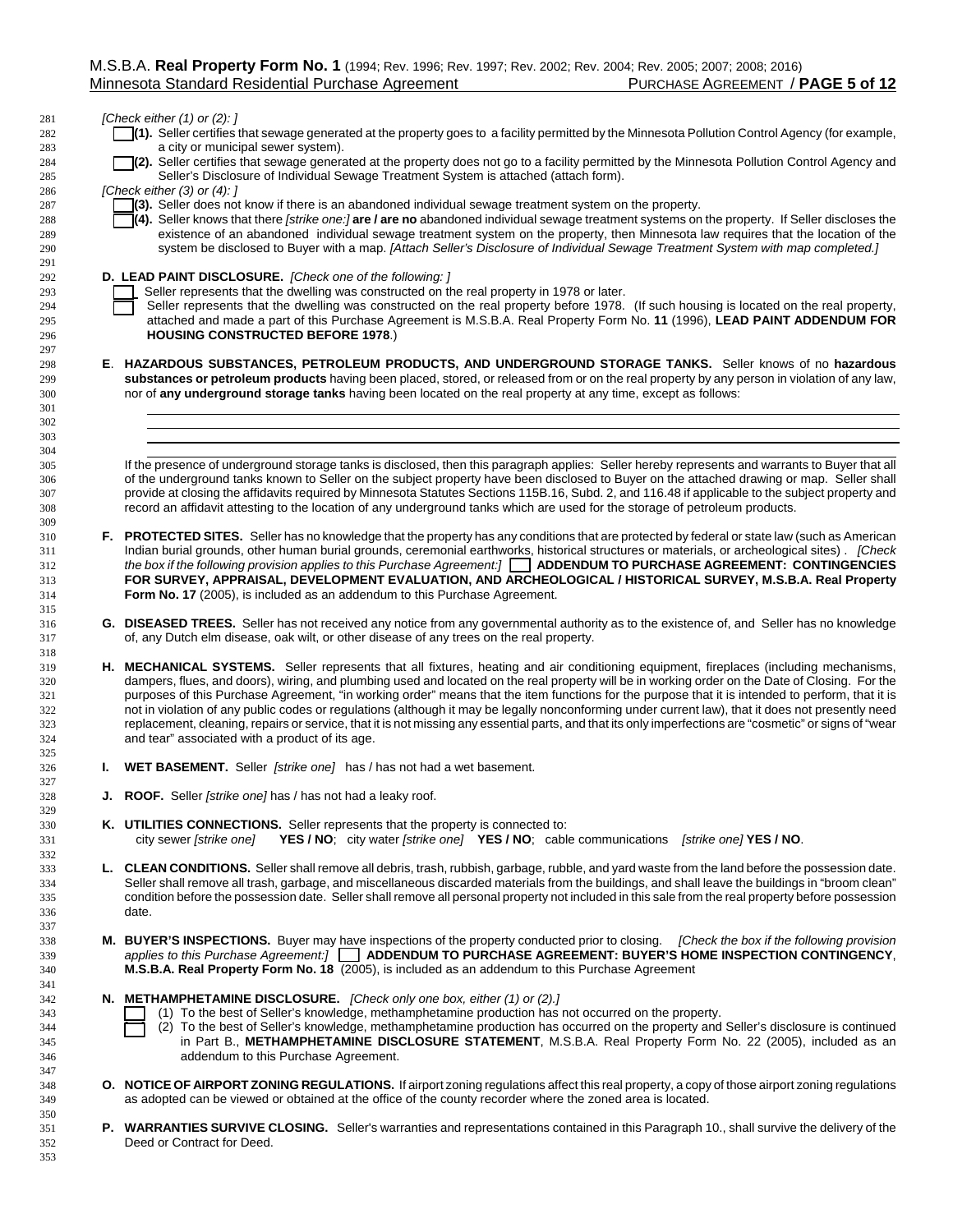This Paragraph 10., shall not change or affect any rights that Buyer might have under the Uniform Commercial Code [Minnesota Statutes Section336.2- 312], or under Minnesota's "Prevention of Consumer Fraud Act" [Minnesota Statutes Sections 325F.68 — .70], or under Minnesota's "Homeowners Warranty Act" [Minnesota Statutes Chapter 327A]; nor shall it preclude Seller's liability for an action for fraud, negligent misrepresentation, or other actions allowed by law [Minnesota Statutes Section 513.57.]

 **11. DISCLOSURE OF NOTICES.** Seller has not received any notice from any governmental authority as to violation of any law, ordinance or regulation affecting the real property. If the real property is subject to restrictive covenants, Seller has not received any notice from any person as to a breach of the covenants. Seller has not received any notice from any governmental authority concerning any eminent domain, condemnation, special taxing district, or rezoning proceedings. Seller's representations contained in this Paragraph 11., shall survive the delivery of the Deed or Contract for Deed.

 **12. TRUTH-IN-HOUSING.** Buyer acknowledges receipt of the Truth-in-Housing Disclosure Report or other inspection report if required by the municipality in which the real property is located.

| 368 | 13. POSSESSION. Seller shall deliver possession of the property not later than                                                                               | closing. |
|-----|--------------------------------------------------------------------------------------------------------------------------------------------------------------|----------|
| 369 | All interest, fuel oil, liquid petroleum gas, and all charges for city water, city sewer, electricity, and natural gas shall be prorated between the parties |          |
|     | as of                                                                                                                                                        |          |

## **14. TITLE.**

 

 **A. ABSTRACT AND EXAMINATION OF TITLE.** To demonstrate that Seller's title is good and marketable of record, within a reasonable time after acceptance of this Purchase Agreement, Seller shall furnish Buyer with an Abstract of Title [see B., below] or a Registered Property Abstract certified to date including proper searches covering bankruptcies and state and federal judgments, federal court judgment liens in favor of the U.S., liens, 376 and levied and pending special assessments. Buyer shall have ten business days after receipt of the Abstract of Title or Registered Property Abstract of Title or Registered Property Abstract of Title or Registered Prop either to have Buyer's lawyer examine the title and provide Seller with written Title Objections or, at Buyer's own expense, to make an application for a title insurance policy and notify Seller of the application. Buyer shall have ten business days after receipt of the Commitment for Title Insurance to provide Seller with a copy of the Commitment and written Title Objections. Buyer shall be deemed to have waived any Title Objections not made within the ten day period above, except that this shall not operate as a waiver of Seller's covenant to deliver a statutory Warranty Deed, unless a Warranty Deed is not specified above. If Buyer obtains title insurance, Buyer is not waiving the right to obtain a good and marketable title of record from Seller.

 For the purposes of this Agreement, an "Objection to Title" or "Title Objection" is some title matter which fails to pass a title examination based upon Minnesota law and the Minnesota Title Standards promulgated by the Real Property Section of the Minnesota State Bar Association thereby rendering the title unmarketable and is a title matter which requires a remedial response by the Seller prior to or at closing.

 An "Exception to Title" or "Title Exception" is some title matter which passes a title examination based upon Minnesota law and the Minnesota Title Standards; is generally regarded by title examiners as not rendering the title unmarketable and, which, because of its nature, is generally disclosed by title examiners to the recipient of the title opinion or title insurance commitment.

 **B. ABSTRACT LOST OR UNAVAILABLE: TITLE INSURANCE BY SELLER.** If Seller is unable to find the Abstract of Title or if Seller did not receive an Abstract of Title when Seller purchased the Property, then, to demonstrate that Seller's title is insurable for marketability and subject to only those matters disclosed at Paragraph 6., above, within a reasonable time after acceptance of this Agreement, Seller shall furnish Buyer with a Commitment for Title Insurance including proper searches covering bankruptcies and state and federal judgments, federal court judgment liens in favor of the U.S., liens, and levied and pending special assessments. *[Seller: see Advisory below.]* The Commitment shall be obtained from *[select one:]*

The title insurer of Buver's choice; or,

<sup>397</sup> The same title insurer that issued title insurance to Seller so that Seller may obtain a reissue credit from the insurer.

 The Commitment shall contain the insurer's requirements for deleting these exceptions in the owner's policy (except for those matters accepted by Buyer in this Agreement):

- (1) Rights or claims of parties in possession, not shown by the public records
- (2) Easements, or claims of easements, not shown by the public records:
- (3) Discrepancies, conflicts in boundary lines, shortage in area, encroachments, and any facts which a correct survey and inspection of the premises would disclose and which are not shown by the public records: and,

(4) Any lien, or right to a lien, for services, labor or material furnished, imposed by law and not shown by the public records.

 Seller shall provide to Buyer and to the title insurer all documents [except a survey, unless Seller is required by other provisions of this Agreement to provide a survey] necessary to enable the title insurer to delete these exceptions from the owner's policy of title insurance. Buyer shall have ten business days after receipt of the Commitment for Title Insurance to provide Seller with a copy of the Commitment and written Title Objections. Buyer shall be deemed to have waived any Title Objections not made within the ten day period above, except that this shall not operate as a waiver of Seller's covenant to deliver a statutory Warranty Deed, unless a Warranty Deed is not specified above. By agreeing to receive title insurance in lieu of an Abstract, Buyer is not waiving the right to obtain a good and marketable title of record from Seller. *[Buyer: see Advisory below.]*

- *Select one of the following:*
- <sup>412</sup> The Commitment shall be accompanied by, at Seller's expense, the insurer's agreement (or the separate agreement of a Minnesota-licensed abstracter) to provide Buyer with an Abstract of Title at any time in the future. The abstract to be provided shall be at no cost to Buyer for all abstracting through the date of recording of the instrument of conveyance contemplated by this Purchase Agreement. Seller shall pay all commitment, abstracting, examination, searches, and title insurance costs, including the premium for the owner's policy and excluding the premium for the lender's policies.
- <sup>417</sup> The Commitment will not include the insurer's or abstracter's agreement to provide Buyer with an Abstract of Title at any time at no cost to <sup>418</sup> Buyer. Seller shall pay all commitment, abstracting, examination, searches, and title insurance costs including the premiums for the owner's and the lender's policy.

 **ADVISORY TO SELLER: You should consult with your lawyer about the comparative costs of paying an abstract company to produce a new Abstract of Title versus paying the Buyer's title insurance costs. In many Minnesota counties, it is less expensive to obtain a new Abstract.**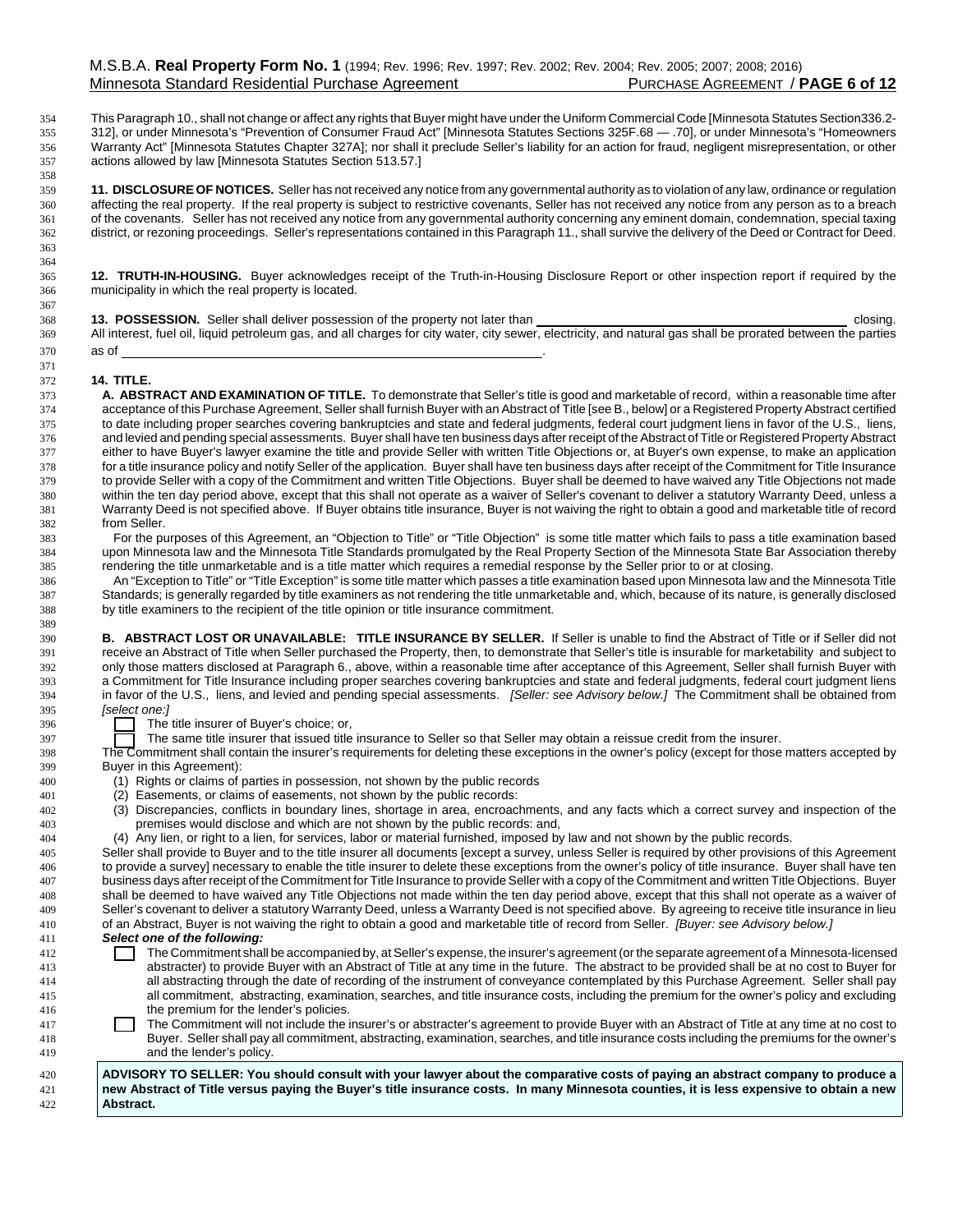**ADVISORY TO BUYER: You should consult with your lawyer about the relative merits of receiving an Abstract of Title versus receiving a title insurance policy. As a future seller of the same property, you likely will be asked to give your buyer an Abstract. If your Seller does not obtain the title insurance endorsement for future production of an Abstract, you might be facing a large expense when you sell. 15. TITLE CORRECTIONS AND REMEDIES.** Seller shall have a limited time, from receipt of Buyer's written Title Objections, to make title marketable. Upon receipt of Buyer's Title Objections, Seller shall, within ten business days, give Notice to Buyer of Seller's intention to make title marketable within the title-clearing cure period selected in C.(1) or C.(2) below. Liens or encumbrances for liquidated amounts which can be released by payment or escrow from proceeds of closing shall not delay the closing. Cure of the defects by Seller shall be reasonable, diligent, and prompt. Pending correction of title, all payments required herein and the closing shall be postponed. As an alternative to making title good and marketable of record, Seller may, within the ten day Notice period, make a written, dated offer to Buyer to obtain title insurance for Buyer with insuring provisions acceptable to Buyer (and, if applicable, Buyer's lender), as follows: 435 Seller may procure, at Seller's expense, an owner's policy of title insurance, from an insurer registered and licensed to do business in Minnesota and acceptable to Buyer, specifically insuring over the Title Objections; or, 437 If the Title Objections are stated in a title insurance commitment which Buyer has obtained, Seller may provide the insurer with such documents and escrows as are necessary to allow the insurer to specifically insure over the Title Objections and agree to pay all of the insurer's charges for issuing the owner's policy to Buyer. Under either of these title insuring alternatives, "at Seller's expense" and "pay all of the insurer's charges" mean that Seller will pay all title insurance commitment and policy premium charges, search charges, plat drawing fees, and any other charge by the insurer to issue the owner's policy, but not the premium for a lender's policy, if any. If Buyer accepts Seller's offer of an insurable title, then in this Purchase Agreement, "making title marketable" shall mean "making title insurable," in the manner described above. Buyer is under no obligation to accept Seller's offer of an insurable title in lieu of a good and marketable title of record, but, if Buyer does not reject Seller's offer of an insurable title within three (3) business days of receiving Seller's offer, Buyer shall be deemed to have accepted Seller's offer of an insurable title. If Buyer rejects Seller's offer to make title insurable, Seller shall then make title good and marketable of record and shall be subject to the provisions of this agreement for failure to timely present good and marketable title of record. A. If Notice is given and Seller makes title marketable, then upon presentation to Buyer and proposed lender of documentation establishing that title has been made marketable, and if not objected to in writing and within 5 business days of receipt of Seller's documentation, the closing shall take place within ten business days or on the scheduled closing date, whichever is later. B. If Seller does not give Notice of intention to make title marketable within ten business days after receipt of Buyer's Title Objections, this Purchase Agreement is canceled and the earnest money shall be refunded to Buyer. C. **Selection of Title-Clearing Cure Period.** *[C.(1) and C.(2) are alternative remedies. ONLY ONE OF THEM CAN APPLY FOR THIS PURCHASE AGREEMENT. If either party cannot endure more than a 30 to 45 day delay for the closing, select C.(1). If both parties can endure a longer delay for the closing, select C.(2). SELECT ONLY C.(1) OR C.(2).]* **IF THE PARTIES DO NOT SELECT C.(1) OR C.(2), BY CHECKING ONE OF THE BOXES BELOW, THEN C.(1) AUTOMATICALLY APPLIES AS A TERM FOR THIS PURCHASE AGREEMENT.**  $C.(1)$  is selected as a remedy for this Purchase Agreement. (1) Seller shall have **30 days** from receipt of Buyer's written Title Objections or until the Date of Closing, whichever date is later, to make title marketable. If Notice is given but the stated period expires without title being made marketable, Buyer may: (a) Cancel this Purchase Agreement by notice to Seller pursuant to Minnesota Statutes Section 559.217, Subd. 3 (allowing Seller a 15 day right to cure) and neither party shall be liable for damages hereunder to the other, and the earnest money shall be refunded to Buyer; or, (b) Elect to take title subject to some or all of the Title Objections. **C.(2)** is selected as a remedy for this Purchase Agreement. (2) Seller shall have *[select one]* **60 / 90 / 120 days** from receipt of Buyer's written Title Objections or until the Date of Closing, whichever date is later, to make title marketable If Notice is given but the stated period expires without title being made marketable, Buyer may seek, as permitted by law, one or more of the following: (a) Proceed to closing without waiver or merger in the Deed of the Title Objections and without waiver of any remedies, and may: (i) Seek damages, costs, and reasonable lawyer's fees from Seller as permitted by law (damages under this subparagraph (i) shall be limited to the cost of curing Title Objections, and consequential damages are excluded); or (ii) Undertake proceedings to correct the Title Objections; (b) Rescission of this Purchase Agreement by notice to Seller, in which case all earnest money paid shall be refunded to Buyer; (c) Damages from Seller together with costs and reasonable lawyer's fees, as permitted by law; (d) Specific performance within six months after such right of action arises, including costs and reasonable lawyer's fees; (e) Cancellation of this Purchase Agreement pursuant to Minnesota Statutes Section 559.217, Subd. 3 (allowing Seller a 15 day right to cure). D. If title is marketable, or is made marketable as provided herein, and Buyer defaults in any of the agreements herein, Seller may elect either of the following options, as permitted by law: (1) Cancel this Purchase Agreement pursuant to either Minnesota Statutes Section 559.21 or Section 559.217, Subd. 3, and retain all payments made hereunder as liquidated damages. *[Note: Under federal law, Seller might not be able to legally claim or retain the earnest money under purchase agreements where Buyer applies for but is unable to secure F.H.A. or D.V.A. mortgage financing.]* The parties acknowledge their intention that any note given pursuant to this contract is a down payment note, and may be presented for payment notwithstanding cancellation; (2) Seek specific performance within six months after such right of action arises, including costs and reasonable lawyer's fees, as permitted by law. E. If title is marketable, or is made marketable as provided herein, and Seller defaults in any of the agreements herein, Buyer may, as permitted by law: (1) Seek damages from Seller including costs and reasonable lawyer's fees; (2) Seek specific performance within six months after such right of action arises, including costs and reasonable lawyer's fees; (3) Cancel this Purchase Agreement pursuant to Minnesota Statutes Section 559.217, Subd. 3 (allowing Seller a 15 day right to cure) and neither party shall be liable for damages hereunder to the other, and the earnest money shall be refunded to Buyer . **NOTE: If this Purchase Agreement is canceled using Minnesota Statutes Section 559.217, contract provisions and statutory provisions for refunding of the earnest money to Buyer might be in conflict.**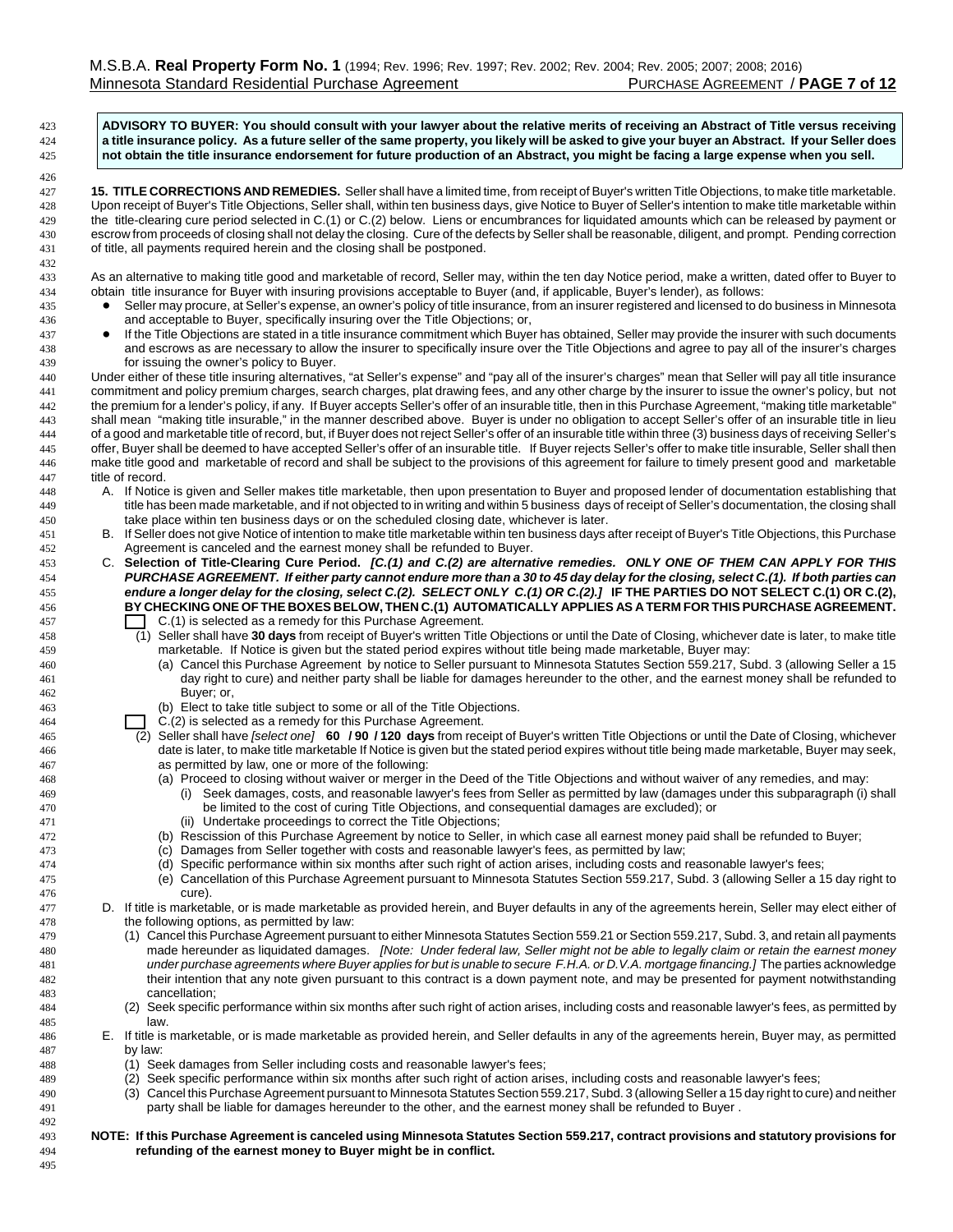**16. NOTICES.** All notices required herein shall be in writing and delivered personally or mailed to the address as shown at Paragraph 1 above and, if mailed, are effective as of the date of mailing.

 **17. SUBDIVISION OF LAND.** If this sale constitutes or requires a subdivision of land owned by Seller, Seller shall pay all subdivision expenses and obtain all necessary governmental approvals. Seller warrants that the legal description of the real property to be conveyed has been or will be approved for recording as of the Date of Closing.

**18. MINNESOTA LAW.** This contract shall be governed by the laws of the State of Minnesota.

 **19. WETLANDS, SHORELAND, AND FLOOD PLAIN CONCERNS.** Unless disclosed as "a material fact " that could adversely and significantly affect buyer's use and enjoyment of the Property or any intended use of the Property, current law does not require Seller to disclose Seller's knowledge, if any, of the existence of wetlands, shoreland, or flood plain on or affecting the real property. If Buyer has not already investigated these concerns, Buyer might want to include Seller's disclosures regarding these concerns. *[Check the box if the following provision applies to this Purchase Agreement:]*

 [\_\_] **ADDENDUM TO PURCHASE AGREEMENT: WETLANDS, SHORELAND AND FLOOD PLAIN DISCLOSURE**, M.S.B.A. Real Property **Form No. 8** (1997), is included as an addendum to this Purchase Agreement.

 **20. SELLER'S AFFIDAVIT.** At closing, Seller shall supplement the warranties and representations in this Purchase Agreement by executing and delivering a Minnesota Uniform Conveyancing Blank [Form No. 50.1.2 (formerly 116-M) or 50.1.3 (formerly 117-M or 118-M)] Affidavit of Seller. Seller's Affidavit shall include Seller's representation that no encumbrances have been placed on the property since the date of this Purchase Agreement.

**21. CLOSING.** Closing shall be at the office of Seller's lawyer, Buyer's title insurer, or at some other mutually agreeable location.

#### *[State other location:]*

519 At closing, Seller and Buyer shall disclose their Social Security Numbers or Federal Tax Identification Numbers for the purposes of completing state and federal tax forms.

**CLOSING COSTS.** The costs of closing, if not determined by other provisions of this Agreement, shall be paid as follows.

- **A. SELLER'S COSTS.** Seller shall pay the following at closing:
- 1. Document preparation costs, recording fees, and deed taxes for documents necessary to establish good and marketable title in Seller.
- 2. Document preparation costs, certified copy fees, and recording fees to establish the authority of the person acting on behalf of Seller.
- 3. Document preparation costs for Seller's deed or contract-for-deed, Certificate of Real Estate Value, Seller's affidavit, Well Disclosure Certificate (if required), and any other documents necessary to transfer good and marketable title by Seller's deed or contract-for-deed.
- 4. Deed tax on Seller's deed and the Agricultural Conservation deed tax charged under Minnesota Statutes Section 40A.152. 5. Fees payable to Seller's lawyer or to a closer ["title closer"] for conducting the title-transfer portion of the closing. If Seller is not providing
- a lawyer or title closer for the title-transfer portion of the closing and if Buyer is obtaining new mortgage financing and the closer's fee is not 531 separated into a "title closing fee" and a "loan closing fee," then Seller shall pay one half of the closer's fee or \$ , whichever amount is less.
- 6. And also the following costs:

### **B. BUYER'S COSTS.** Buyer shall pay the following at closing:

- 1. Document preparation costs, recording fees, and mortgage registry taxes for documents necessary for Buyer's mortgage financing.
- 2. Document filing fee for a Well Disclosure Certificate, if applicable.
- 3. The Agricultural Conservation deed tax on Buyer's mortgage deed charged under Minnesota Statutes Section 40A.152.
- 4. Loan closer's fee.
- 547 5. Recording fee for Deed, Contract for Deed, or other instrument of conveyance where Buyer is the grantee.
- 6. And also the following costs:

## **22. ADDITIONAL TERMS.**

*[Drafter: consider issues of assignment and of succession-in-interest.]*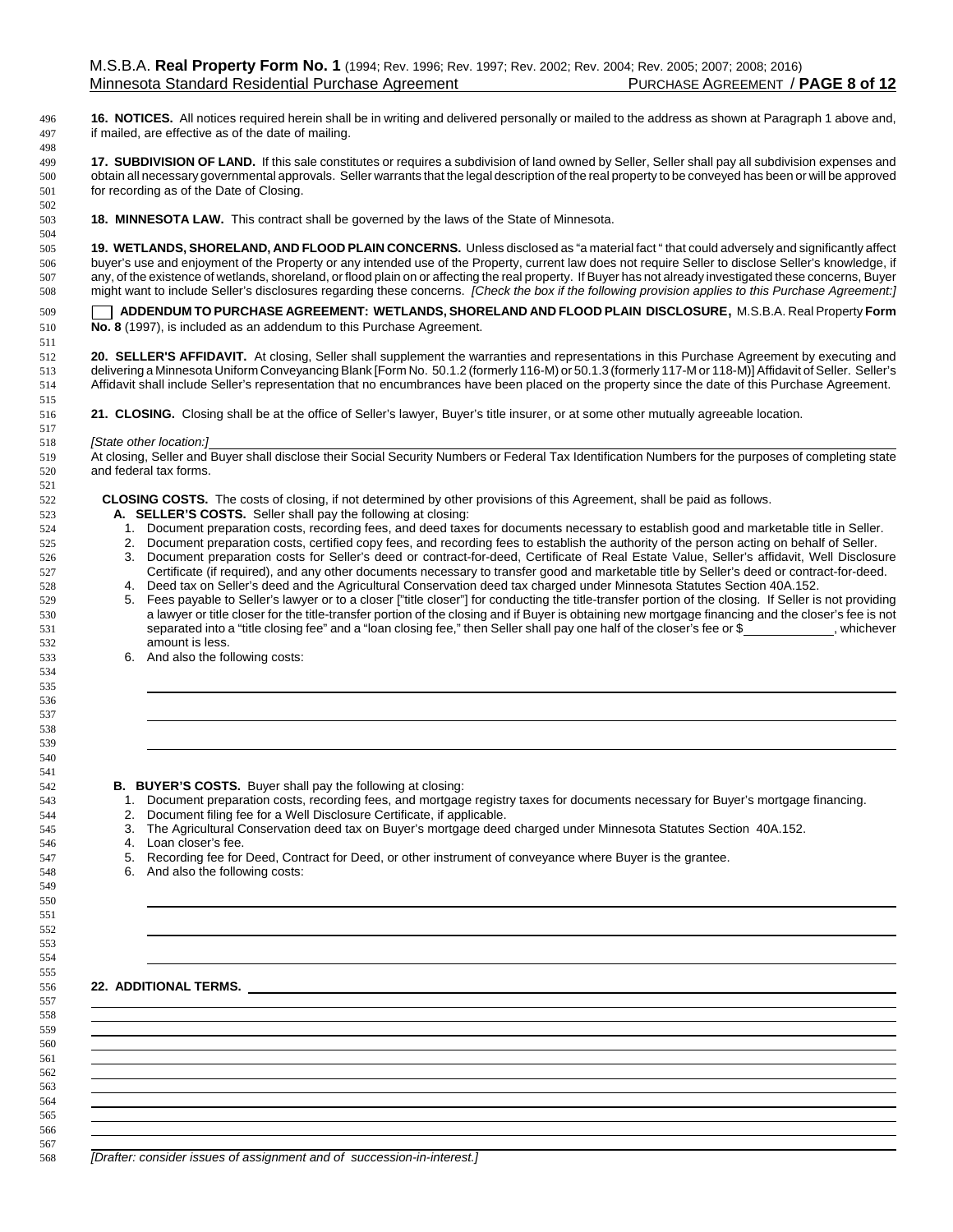| <b>FINANCING</b> [Select only one financing addendum:]                                                                                                                                                                   |                                          |                                                                         |
|--------------------------------------------------------------------------------------------------------------------------------------------------------------------------------------------------------------------------|------------------------------------------|-------------------------------------------------------------------------|
| Financing Addendum for Conventional / Privately Insured Mortgage, M.S.B.A. Real Property Form No. 2 (2008)                                                                                                               |                                          |                                                                         |
| Financing Addendum for FHA Insured Mortgage, M.S.B.A. Real Property Form No. 3 (2008)                                                                                                                                    |                                          |                                                                         |
| Financing Addendum for VA Insured Mortgage, M.S.B.A. Real Property Form No. 4 (2008)                                                                                                                                     |                                          |                                                                         |
| Financing Addendum for Seller Mortgage, M.S.B.A. Real Property Form No. 5 (2005)                                                                                                                                         |                                          |                                                                         |
| Financing Addendum for Contract for Deed, M.S.B.A. Real Property Form No. 6 (2005)                                                                                                                                       |                                          |                                                                         |
| Contract for Deed Disclosure [Multiple Seller], M.S.B.A. Real Property Form No. 25                                                                                                                                       |                                          |                                                                         |
| Financing Addendum for Assumption, M.S.B.A. Real Property Form No. 7 (2005)                                                                                                                                              |                                          |                                                                         |
| <b>DISCLOSURE AND CONTINGENCY:</b>                                                                                                                                                                                       |                                          |                                                                         |
| Addendum to Purchase Agreement: Wetlands, Shoreland, and Flood Plain Disclosure, M.S.B.A. Real Property Form No. 8 (1997)                                                                                                |                                          |                                                                         |
| Addendum for Contingent Sale or Purchase of Other Home(s), M.S.B.A. Real Property Form No. 9 (1997)                                                                                                                      |                                          |                                                                         |
| Lead Paint Addendum for Housing Constructed Before 1978, M.S.B.A. Real Property Form No. 11 (1996)                                                                                                                       |                                          |                                                                         |
| Disclosure of Sewage Treatment System, M.S.B.A. Real Property Form No. 14 (1998)<br>Condition of Property, M.S.B.A. Real Property Form No. 15 (2005)                                                                     |                                          |                                                                         |
| Addendum to Purchase Agreement: Survey, Appraisal, Development Evaluation, and Archeological / Historical Survey, M.S.B.A. Real                                                                                          |                                          |                                                                         |
| Property Form No. 17 (2005)                                                                                                                                                                                              |                                          |                                                                         |
| Buyer's Home Inspection Contingency, M.S.B.A. Real Property Form No. 18 (2005)                                                                                                                                           |                                          |                                                                         |
| Well Disclosure Statement, M.S.B.A. Real Property Form No. 21 (2005)                                                                                                                                                     |                                          |                                                                         |
| Methamphetamine Disclosure Statement, M.S.B.A. Real Property Form No. 22 (2005)                                                                                                                                          |                                          |                                                                         |
| Radon Disclosure, M.S.B.A. Real Property Form No. 24 (2013)                                                                                                                                                              |                                          |                                                                         |
|                                                                                                                                                                                                                          |                                          |                                                                         |
| <b>TITLE ISSUES:</b>                                                                                                                                                                                                     |                                          |                                                                         |
| Addendum to Purchase Agreement: Title Issues, M.S.B.A. Real Property Form No. 19 (2005)                                                                                                                                  |                                          |                                                                         |
| Addendum to Purchase Agreement: Tenants and Parties in Possession, M.S.B.A. Real Property Form No. 20 (2005)                                                                                                             |                                          |                                                                         |
|                                                                                                                                                                                                                          |                                          |                                                                         |
| <b>COMMON INTEREST COMMUNITY:</b>                                                                                                                                                                                        |                                          |                                                                         |
| Addendum to Purchase Agreement : Common Interest Community, M.S.B.A. Real Property Form No. 12 (2004)                                                                                                                    |                                          |                                                                         |
|                                                                                                                                                                                                                          |                                          |                                                                         |
|                                                                                                                                                                                                                          |                                          |                                                                         |
|                                                                                                                                                                                                                          |                                          |                                                                         |
|                                                                                                                                                                                                                          |                                          |                                                                         |
|                                                                                                                                                                                                                          |                                          |                                                                         |
|                                                                                                                                                                                                                          |                                          |                                                                         |
|                                                                                                                                                                                                                          |                                          |                                                                         |
|                                                                                                                                                                                                                          |                                          |                                                                         |
|                                                                                                                                                                                                                          |                                          |                                                                         |
|                                                                                                                                                                                                                          |                                          |                                                                         |
|                                                                                                                                                                                                                          |                                          |                                                                         |
|                                                                                                                                                                                                                          |                                          |                                                                         |
| THIS IS A LEGALLY BINDING CONTRACT. BEFORE SIGNING, CONSULT A LAWYER. Minnesota law permits licensed real estate                                                                                                         |                                          |                                                                         |
| brokers and sales agents to prepare purchase agreements. No recommendation or representation may be made by any real estate                                                                                              |                                          |                                                                         |
| broker or sales agent as to the legal sufficiency, the legal effect, or the tax consequences of this contract. These are questions for<br>your lawyer.                                                                   |                                          |                                                                         |
| 24. TIME IS OF THE ESSENCE. Time is of the essence for all provisions of this Purchase Agreement.<br>25. MULTIPLE ORIGINALS. Seller and Buyer have signed [number] _______________ originals of this Purchase Agreement. |                                          |                                                                         |
|                                                                                                                                                                                                                          |                                          |                                                                         |
|                                                                                                                                                                                                                          | set forth above.                         |                                                                         |
|                                                                                                                                                                                                                          |                                          | I agree to purchase the property for the price and terms and conditions |
|                                                                                                                                                                                                                          |                                          |                                                                         |
|                                                                                                                                                                                                                          | $(\text{date})$                          |                                                                         |
|                                                                                                                                                                                                                          |                                          |                                                                         |
|                                                                                                                                                                                                                          |                                          | (date)                                                                  |
|                                                                                                                                                                                                                          |                                          |                                                                         |
|                                                                                                                                                                                                                          | (date)                                   | $\overline{(\text{date})}$                                              |
|                                                                                                                                                                                                                          |                                          |                                                                         |
|                                                                                                                                                                                                                          |                                          |                                                                         |
|                                                                                                                                                                                                                          |                                          |                                                                         |
|                                                                                                                                                                                                                          | *****eForms******                        |                                                                         |
| I agree to sell the property for the price and terms and conditions set forth<br>above.                                                                                                                                  |                                          |                                                                         |
|                                                                                                                                                                                                                          | This Purchase Agreement was prepared by: |                                                                         |
|                                                                                                                                                                                                                          |                                          |                                                                         |
|                                                                                                                                                                                                                          |                                          |                                                                         |
|                                                                                                                                                                                                                          |                                          |                                                                         |
|                                                                                                                                                                                                                          |                                          |                                                                         |
|                                                                                                                                                                                                                          |                                          |                                                                         |
|                                                                                                                                                                                                                          |                                          |                                                                         |

**your lawyer.**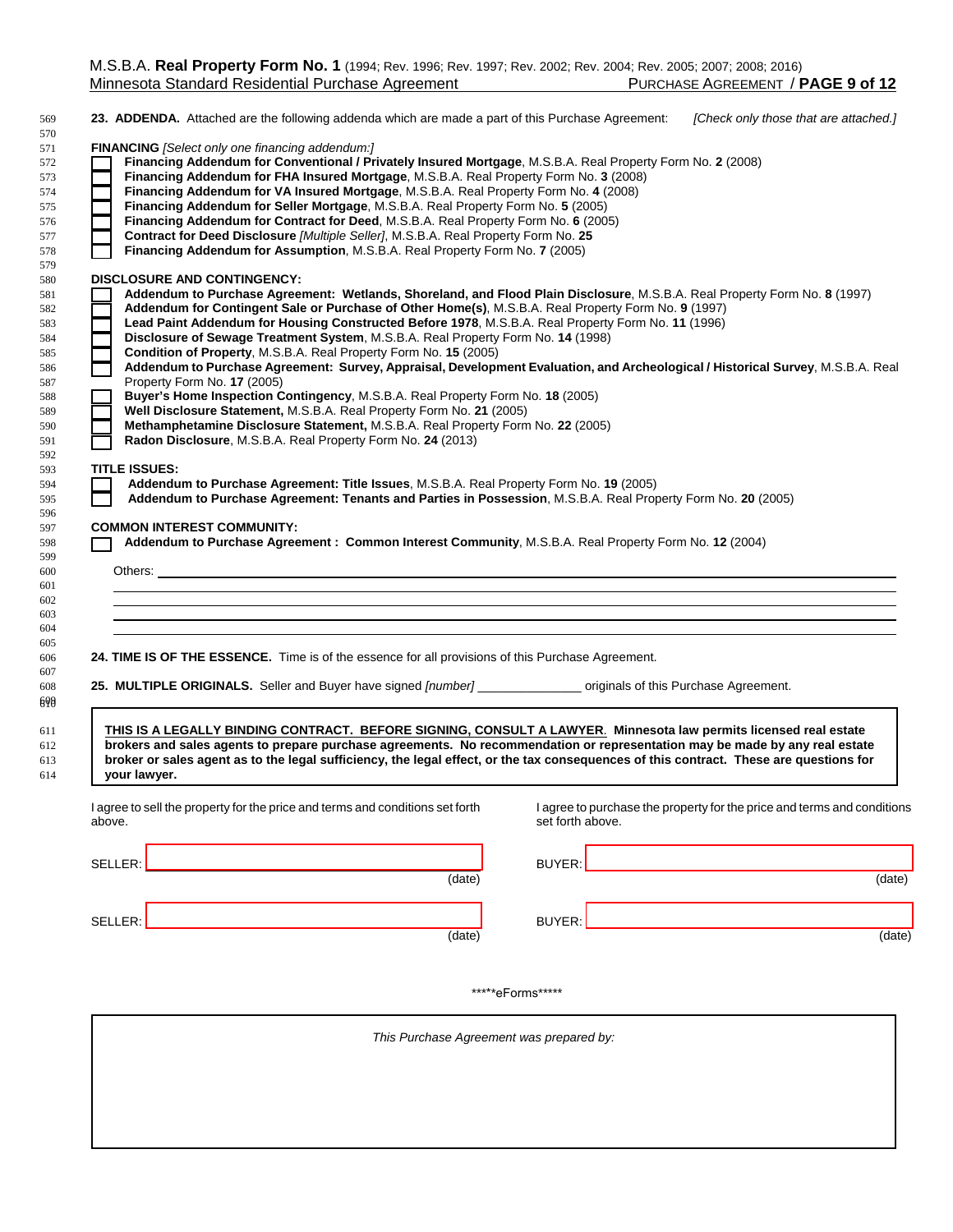| Others who will assist Seller or Buyer with this transaction: |            |            |
|---------------------------------------------------------------|------------|------------|
|                                                               | Telephone: | Facsimile: |
|                                                               |            |            |
|                                                               |            |            |
|                                                               |            |            |
|                                                               |            |            |
|                                                               |            |            |
| Listing Agent and Broker for this transaction are:            |            |            |
|                                                               | Telephone: | Facsimile: |
|                                                               |            |            |
|                                                               |            |            |
|                                                               |            |            |
|                                                               |            |            |
|                                                               |            |            |
| Selling Agent and Broker for this transaction are:            | Telephone: | Facsimile: |
|                                                               |            |            |
|                                                               |            |            |
|                                                               |            |            |
|                                                               |            |            |
|                                                               |            |            |
| Buyer's or Lender's Title Insurer:                            | Telephone: | Facsimile: |
|                                                               |            |            |
|                                                               |            |            |
|                                                               |            |            |
|                                                               |            |            |
|                                                               |            |            |